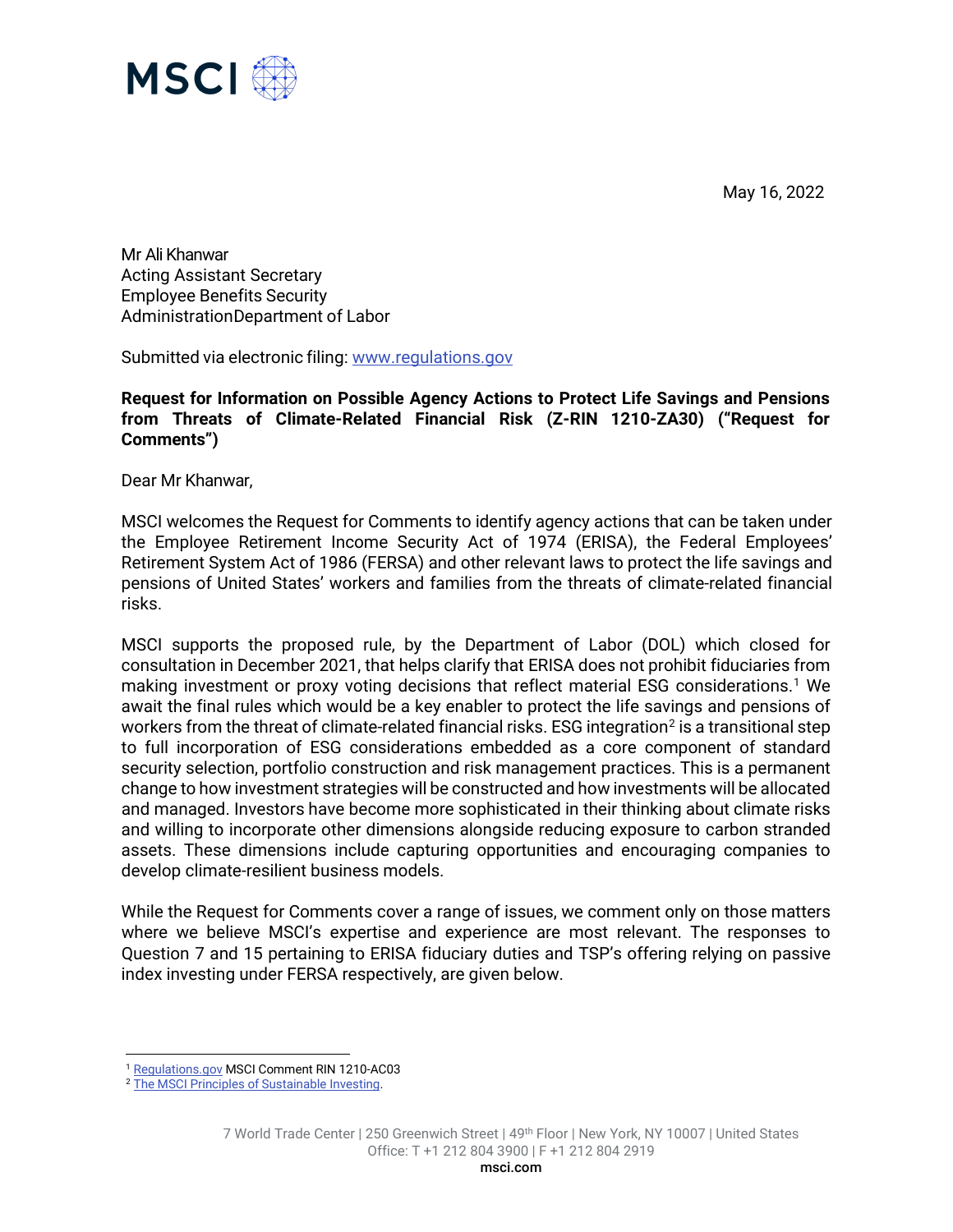### **ERISA fiduciary duties**

MSCI agrees that there is an increased number of metrics and tools that allows for additional analyses of investments that gives ERISA plan fiduciaries more information to make decisions on climate-related financial risk factors in evaluating the various investment choices that are available to make. Portfolio alignment tools can inform portfolio-level target-setting frameworks and help asset owners measure and manage toward the achievement of climate-related targets, given their unique portfolio composition. We support the recent work by the TCFD Portfolio Alignment Team (PAT) on design judgments for portfolio alignment tools.<sup>[3](#page-1-0)</sup> Forward-looking metrics, as recommended by the TCFD, are establishing new possibilities for assessing future risks but their acceptance will rely on transparency on the underlying assumptions.

Research on how markets have been pricing externalities related to climate change is nascent, due in part to a short history of consistent data. In our research paper, 'The Foundations of Climate Investing: How Equity Markets Have Priced Climate Transition Risks', we analyzed data over a seven-year study period and found that in developed markets outside the US, more carbonefficient companies experienced stronger stock price performance.<sup>4</sup> We expect investors to increase the depth of their analysis on how companies are adapting to address climate risks and opportunities, which makes timely, consistent and comparable climate disclosure by companies essential. It is correct to state that the coverage and quality of underlying data is a key challenge and MSCI continues to make representations and recommendations globally for this to be addressed with utmost urgency.<sup>[5](#page-1-2)</sup> However, we agree that this should not delay or prevent plan fiduciaries from actively assessing the climate risks and opportunities of their portfolio. MSCI continues to assist asset owners and managers with tools to support this assessment through tools such as:

- i. **The MSCI Climate Value-At-Risk (Climate VaR) model**, which provides forward looking and return-based valuation assessments to measure the potential impact of climate change on company valuations.
- ii. **The MSCI Low Carbon Transition Score**, which is built to assess current and potential exposure to transition risks & opportunities through both companies' operations & business model.
- iii. **MSCI's Implied Temperature Rise (ITR)**[6](#page-1-3) which allocates an emissions budget to companies under a 2°C warming scenario. Future emissions trajectories are then projected based on publicly disclosed targets by companies. Emissions over/undershoot is benchmarked against a 2°C scenario, and ultimately converted into a temperature measure.

## **Passive Index Investing**

The Thrift Savings Plan (TSP) provides a selection of funds that passively track an index which an investor can choose to have their retirement dollars invested in. We understand that currently the Common Stock Index Fund (C Fund) and International Stock Index Investment

<span id="page-1-0"></span><sup>3</sup> TCFD – [Measuring Portfolio Alignment Technical Considerations](https://assets.bbhub.io/company/sites/60/2021/05/2021-TCFD-Portfolio_Alignment_Technical_Supplement.pdf)

<span id="page-1-2"></span><span id="page-1-1"></span><sup>4</sup> MSCI. 2021[. Foundations of Climate Investing](https://www.msci.com/our-solutions/esg-investing/foundations-of-climate-investing)

<sup>5</sup> [MSCI response to SEC Climate Change Disclosures;](https://www.msci.com/documents/1296102/23003857/MSCI-submission-to-SEC-Climate-Disclosure-Consultation-Paper.pdf) [MSCI response to IOSCO consultation paper on Recommendations on](https://www.msci.com/documents/1296102/23400696/MSCI_Response_IOSCOs_Recommendations+on+Sustainability-Related+Practices%2C+Policies%2C+Procedures+and+Disclosure+in+Asset+Management.pdf)  [Sustainability-Related Practices, Policies, Procedures and Disclosure in Asset Management](https://www.msci.com/documents/1296102/23400696/MSCI_Response_IOSCOs_Recommendations+on+Sustainability-Related+Practices%2C+Policies%2C+Procedures+and+Disclosure+in+Asset+Management.pdf)

<span id="page-1-3"></span><sup>&</sup>lt;sup>6</sup> Implied Temperature Rise - [Designed to show the temperature alignment of your investments with global temperature goals.](https://www.msci.com/our-solutions/climate-investing/net-zero-solutions/implied-temperature-rise)